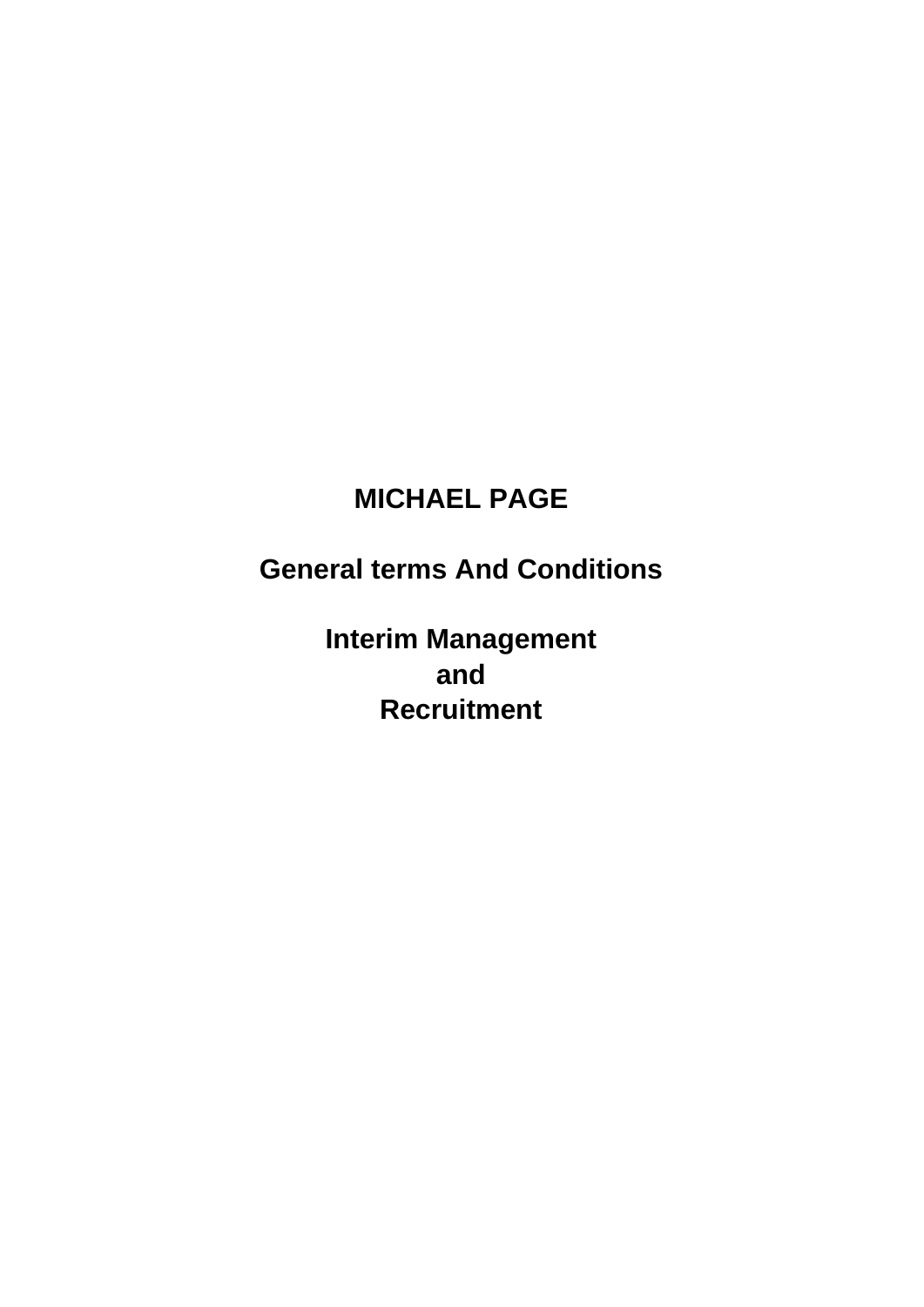# **Table of content**

| 1              |      |  |  |  |
|----------------|------|--|--|--|
| $\overline{2}$ |      |  |  |  |
|                | 2.1  |  |  |  |
|                | 2.2  |  |  |  |
|                | 2.3  |  |  |  |
|                | 2.4  |  |  |  |
|                | 2.5  |  |  |  |
|                | 2.6  |  |  |  |
|                | 2.7  |  |  |  |
|                | 2.8  |  |  |  |
|                | 2.9  |  |  |  |
|                | 2.10 |  |  |  |
|                | 2.11 |  |  |  |
|                | 2.12 |  |  |  |
| 3              |      |  |  |  |
|                | 3.1  |  |  |  |
|                | 3.2  |  |  |  |
|                | 3.3  |  |  |  |
|                | 3.4  |  |  |  |
| 4              |      |  |  |  |
|                | 4.1  |  |  |  |
|                | 4.2  |  |  |  |
|                | 4.3  |  |  |  |
|                | 4.4  |  |  |  |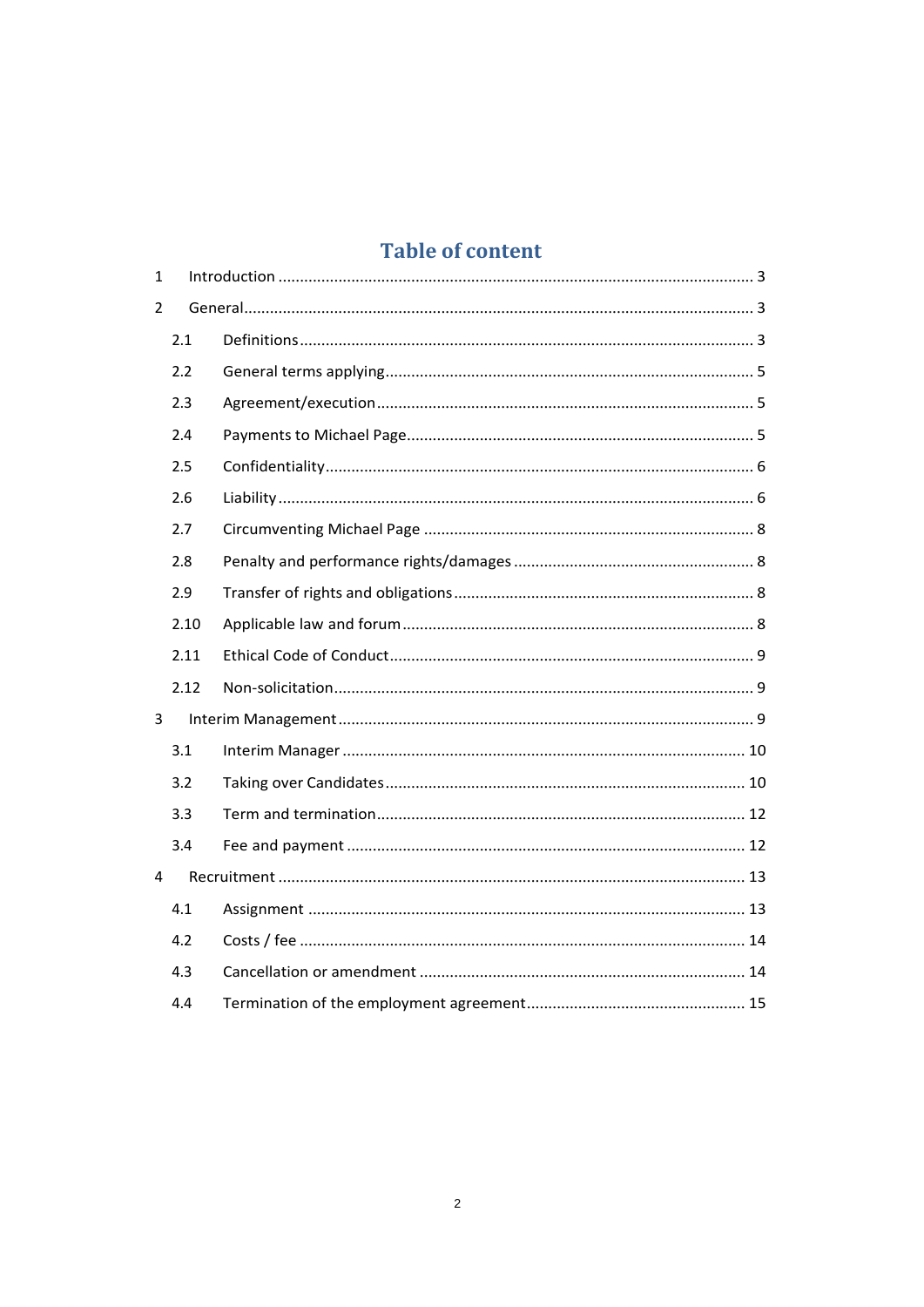#### **1 Introduction**

This document contains the general terms and conditions of Michael Page (International) Nederland B.V. That is the official name of the company also trading under the name "Michael Page".

Michael Page focuses on the following activities:

- Providing Interim Managers;
- Recruitment;

These general terms and conditions contain various parts. First you will find a general part that applies to all activities of Michael Page. Subsequently you will find general terms applying specifically to certain activities of Michael Page. This second part is to be read in addition or (where applicable) deviation of the general part of the general terms and conditions.

#### **2 General**

This part of the general terms and conditions applies to all activities, agreements, assignments and services rendered by Michael Page.

#### <span id="page-2-0"></span>**2.1 Definitions**

2.1.1 In these general terms and conditions the following definitions apply:

- 1) Gross Annual Income In case of an employment agreement: the annual salary agreed between the Candidate and the Client (always calculated on the basis of 40 working hours per week, even if the Candidate is employed for less) including bonuses, profit schemes, fixed representation reimbursements and other benefits which have been guaranteed or may reasonably be expected. Any vehicle that is made available by the Client will be calculated as equal to a salary amount of  $\epsilon$  7.500,-.
- 2) Interim Manager: Any individual or entity having a service agreement (in Dutch: overeenkomst van opdracht) with Michael Page with a view to temporarily perform work or have such work performed within the organisation of the Client or a third party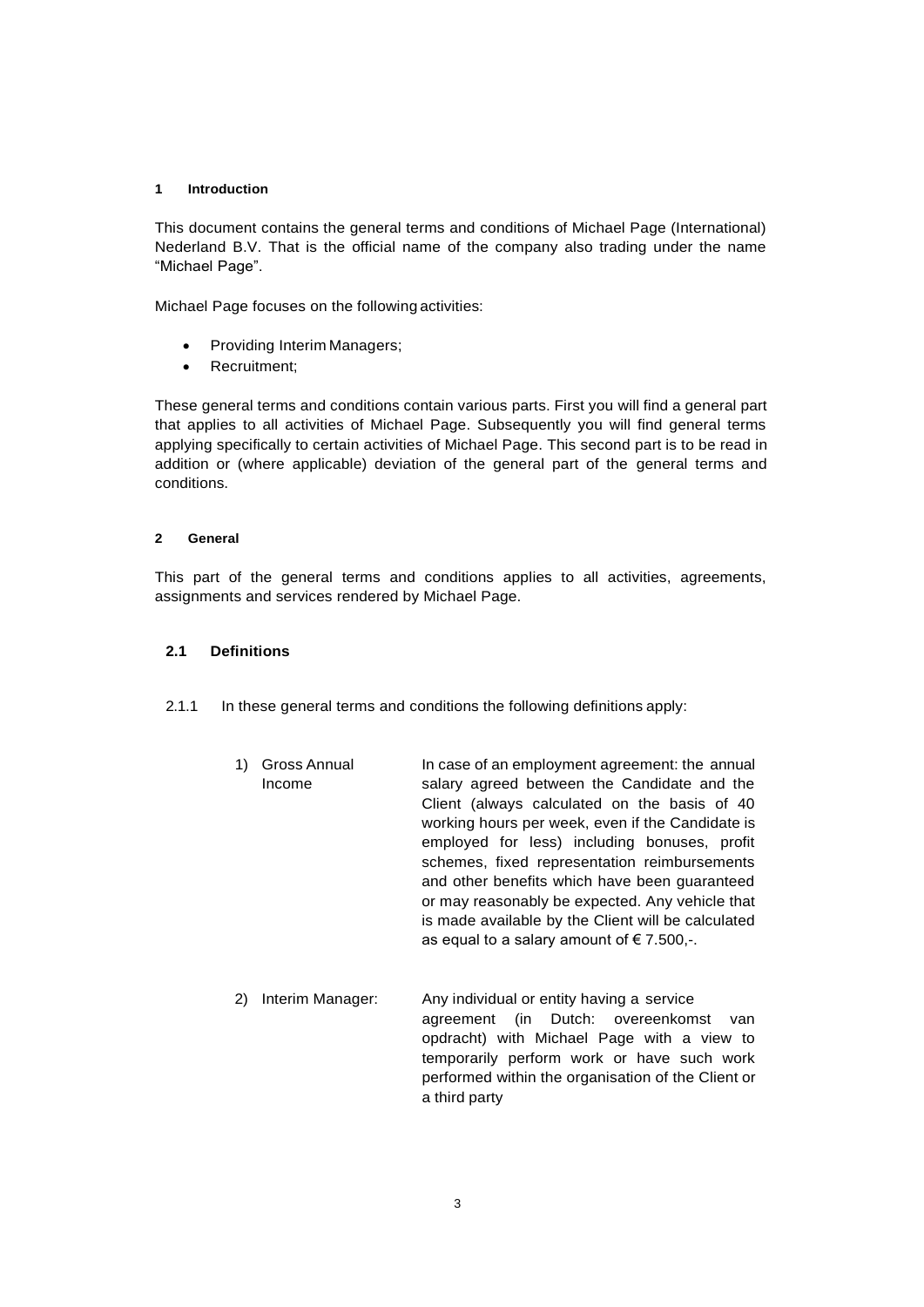- 3) Candidate: Any individual presented by Michael Page to work either as Interim Manager (or on behalf of Interim Manager) and/or employee
- 4) Assignment: The agreement between Michael Page and the Client pursuant to which Michael Page performance any of the two below activities for the Client:
	- a) search a Candidate to enter into an employment agreement with the Client or to engage in another legal relationship with the Client and/or
	- b) have an Interim Manager perform work with the Client.
- 5) Client: Any individual or legal entity entering into a professional services agreement with Michael Page.
	- 6) Michael Page: The private company with limited liability Michael Page International (Nederland) B.V. with statutory seat at Amsterdam, Netherlands.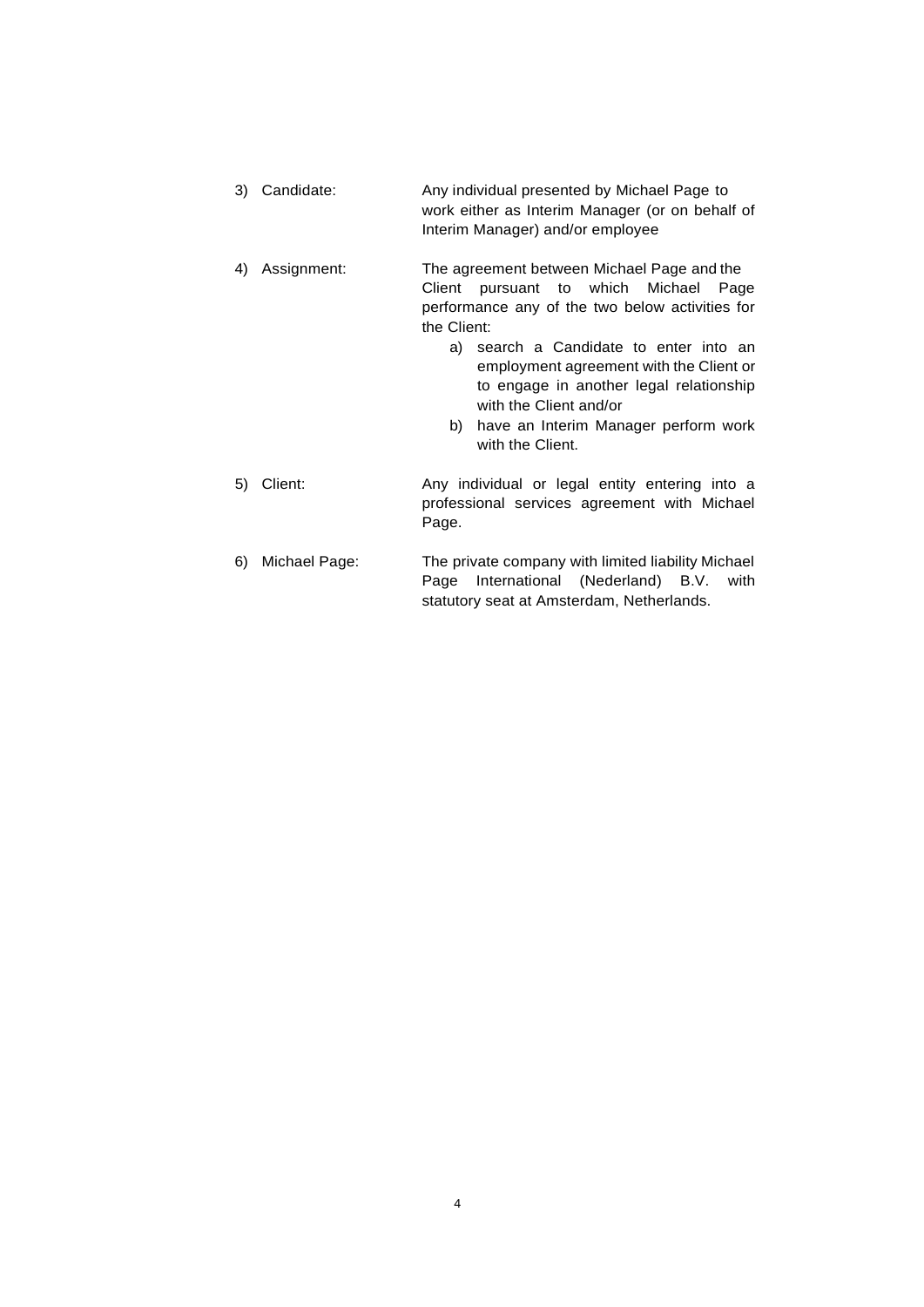# **2.2 General terms applying**

- 2.2.1 These general terms apply to all offers made by Michael Page or instructions to Michael Page and agreements with Michael Page or extensions thereof, regardless of the specific nature of activities.
- 2.2.2 Purchasing conditions or other conditions from the Client are excluded. Any clause by the Client that deviates from the terms and conditions of Michael Page are only applicable if and to the extent that they have been explicitly accepted by Michael Page in writing.

# **2.3 Agreement/execution**

- 2.3.1 Any proposal made by Michael Page is non-binding, unless its binding nature is explicitly indicated in a specific proposal that is made in writing including a term for its acceptance.
- 2.3.2 Prices referred to in proposals are excluding VAT and other taxes or levies as well as excluding costs to be incurred in connection with the Assignment (including transportation and administration costs) unless specifically indicated to the contrary.
- 2.3.3 Verbal commitments made by Michael Page are non-binding unless they have been confirmed in writing.
- 2.3.4 Assignments, agreements and alterations thereto only become effective if accepted by Michael Page in writing or if Michael Page starts with execution thereof.
- 2.3.5 The Client will provide in time all information that Michael Page indicates to be necessary or which the Client should reasonably understand to be necessary for the proper performance of the Assignment, failing which Michael Page may suspend its performance under the Assignment.

# **2.4 Payments to Michael Page**

- 2.4.1 Payments should be made to Michael Page within 14 days as of the date of invoice by transfer of the relevant amount to the bank accounts of Michael Page indicated in the invoice.
- 2.4.2 All amounts referred to in these general terms or other documentation of the Assignment are excluding taxes (such as VAT).
- 2.4.3 Payment is to be made without deductions or set of and payments may not be suspended.
- 2.4.4 The Client will automatically be in default (in Dutch: verzuim) in case of late payment. No notification (in Dutch: ingebrekestelling) or other information is required for such default. In case of default, interests of 1,5% per calendar month are due, whereby any part of a month is to be considered as a fullmonth.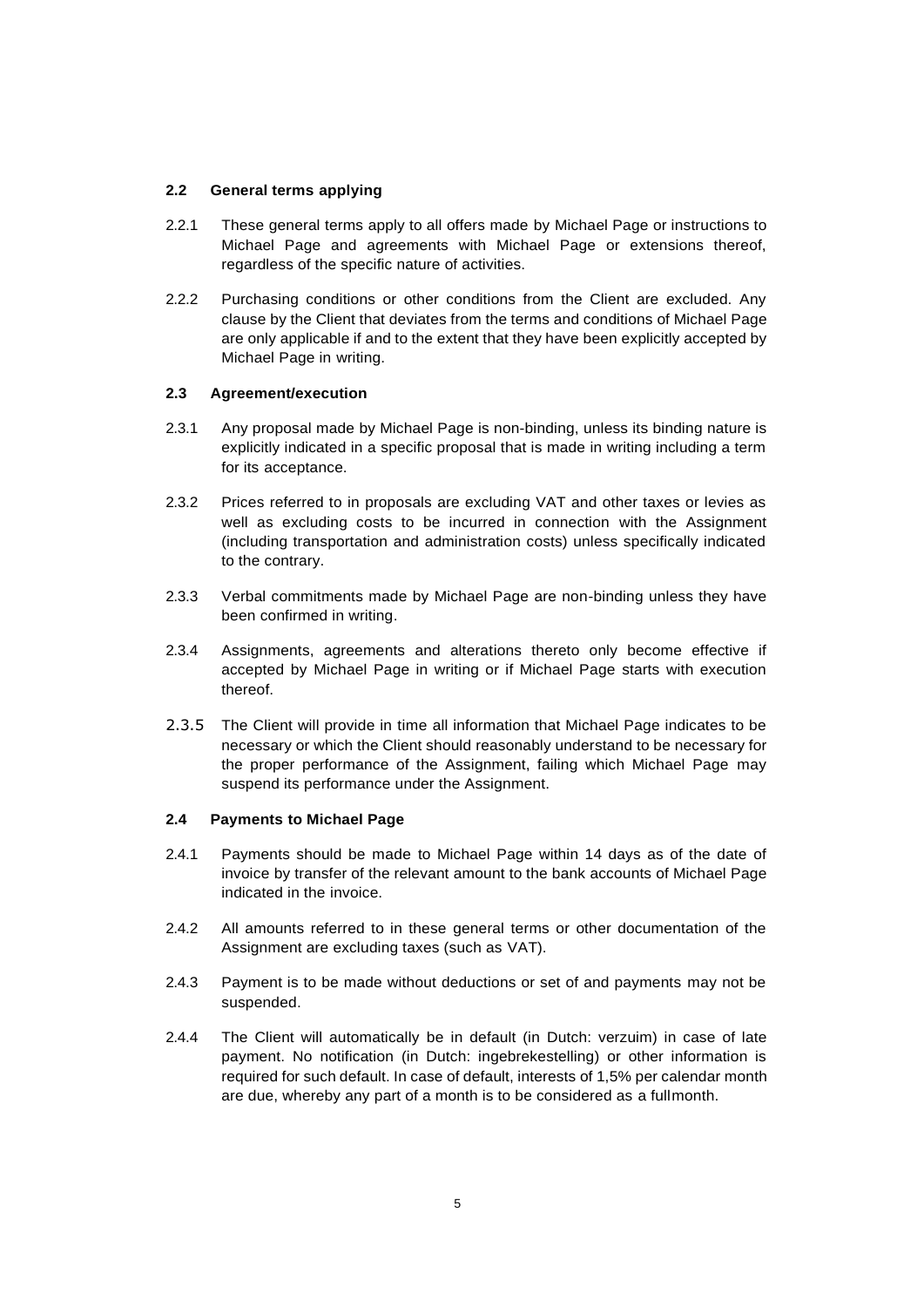- 2.4.5 Any costs incurred by Michael Page in collecting its claim on the Client are to be reimbursed by the Client on the basis of actual amounts incurred, including the actual costs of legal assistance or assistance by any other third party (and disregarding any court orders for fixed reimbursements of legal fees). The indication by Michael Page of these costs will be leading unless the Client has specifically proved the contrary. Any such costs of collection will always amount to a minimum of 15% of the invoiced amount, with a minimum of  $\epsilon$  500,-
- 2.4.6 Any complaints as referred to in clause 6:89 of the Dutch Civil Code should be received by Michael Page in writing ultimately within one week as of the date of invoice, failing which the Client no longer has a right to issue such complaint. Payment of the invoice is still due disregarding whether a claim has been filed are not.
- 2.4.7 Any obligation by Michael Page is automatically suspended on any breach by the Client in the performance of any of its obligations (even if the Client has filed complaints as referred to above) until the Client has performed such obligation and Michael Page may require full payment by the Client.
- 2.4.8 The Client should at all times upon first request by Michael Page provide adequate security for all claims that Michael Page has or will have in relation to the Assignment.
- 2.4.9 Any required Purchase Order or other invoice reference should be presented to Michael Page ultimately within 14 days after entering into the Assignment.
- 2.4.10 In case the Assignment has been issued by more than one Client which all belong to the same group of companies, then all such Clients are jointly and severally liable for the Client's obligations, even if the invoice has been issued to one or more specific Clients.

# **2.5 Confidentiality**

- 2.5.1 If the Client so requests, Michael Page will obligate the Candidate and/or Interim Manager to observe complete confidentiality on confidential information from the Client. However, Michael Page is not liable for any damages of the Client resulting from a breach of confidentiality by the Candidate and/or Interim Manager.
- 2.5.2 The Client will keep all details of the Assignment strictly confidential and will not disclose anything to third parties.

# **2.6 Liability**

2.6.1 Michael Page does not issue any guarantee or warranty whatsoever with regard to or on any of its activities under the Assignment. The Client is solely responsible for considering the Candidate appropriate or suitable for the position. The Client will itself verify diplomas and references.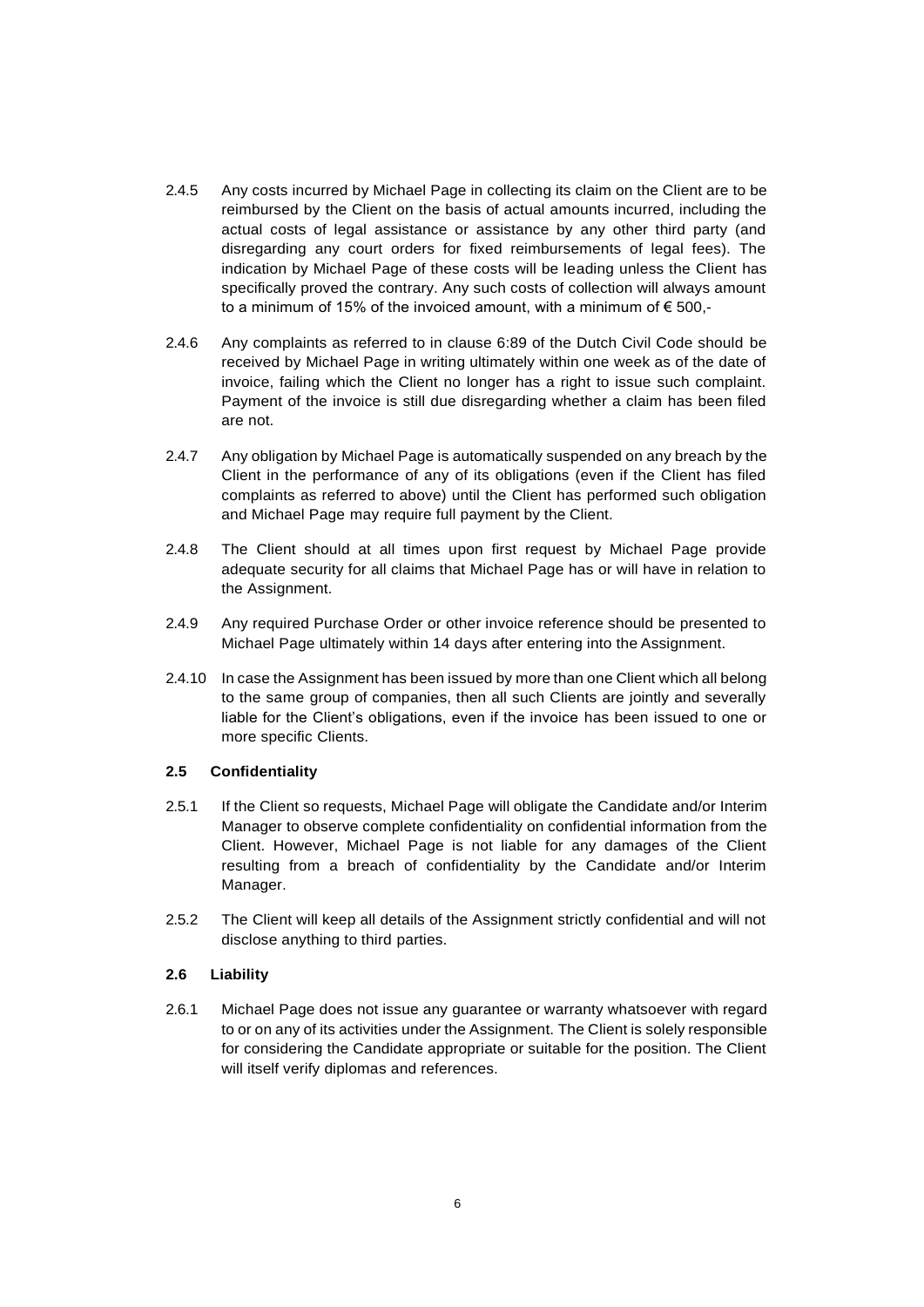- 2.6.2 Michael Page is not liable for damages of the Client (whatever nature such damages may have) that are the result of the Candidate and/or Interim Manager not meeting any demands set by the Client (whatever the nature of such demands).
- 2.6.3 Michael Page is not liable for any damages and/or losses of the Client or any third party caused by the Candidate and/or Interim Manager.
- 2.6.4 The liability of Michael Page is at all times limited to the amount that will be paid under its professional liability insurance (with a maximum of  $\epsilon$  2,500,000.- per year) and its liability will never exceed the amount that was paid by the Client in the relevant year.
- 2.6.5 Michael Page will never be liable for indirect damages and/or consequential losses including but not limited to lost profits and/or losses incurred by the Client and/or third parties.
- 2.6.6 Any liability by Michael Page will lapse at the earliest ofthe following two dates:
	- 3 months after the Client becoming aware or should have become aware of the facts creating liability, or
	- 12 months after the termination of the Assignment.
- 2.6.7 The Client indemnifies Michael Page for third party intellectual property right claims on material or information that has been provided by the Client for use in the Assignment.
- 2.6.8 The Client warrants that any information carriers, electronic files and software and the like that the Client has provided to Michael Page are free of viruses and defects.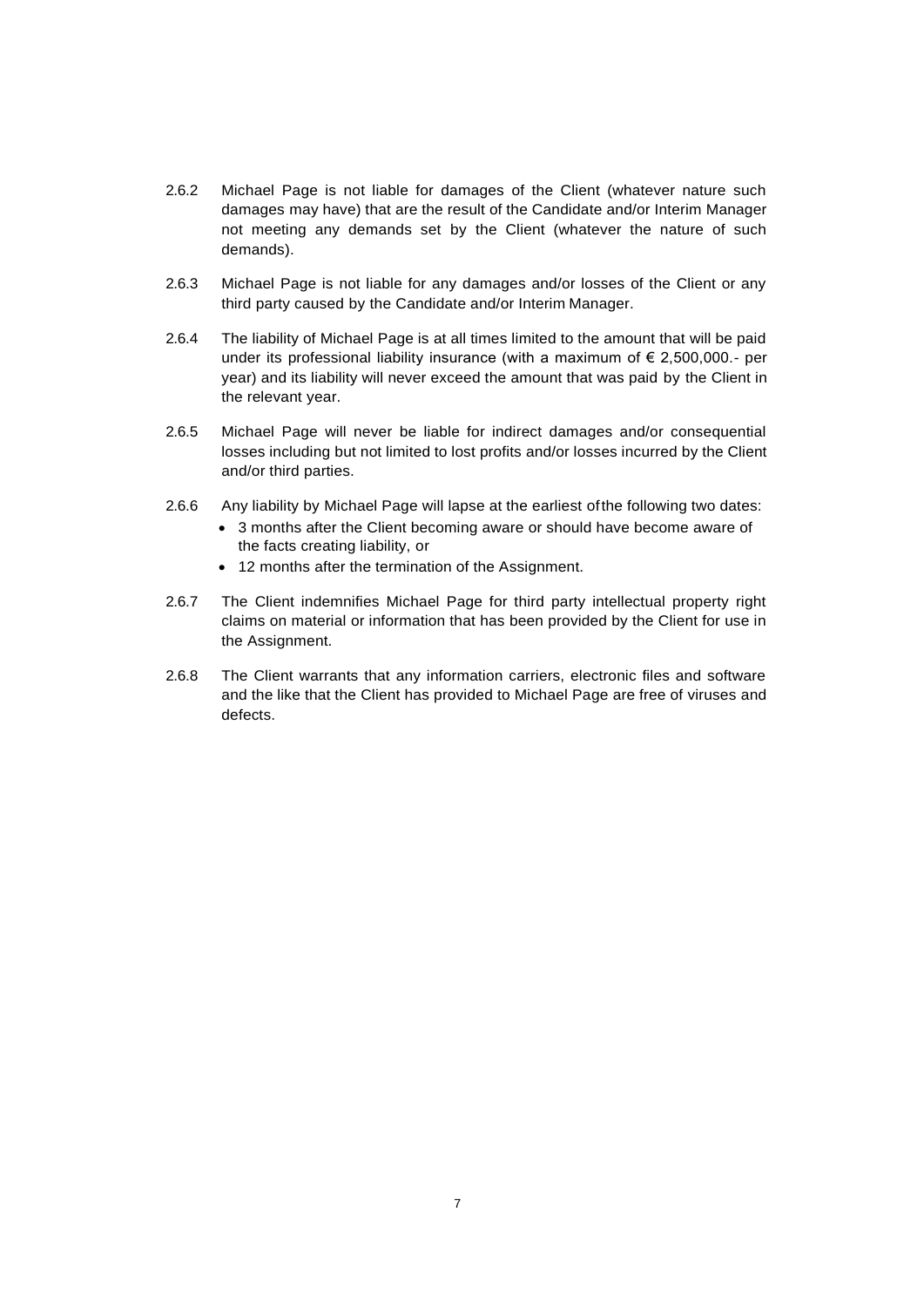# **2.7 Circumventing Michael Page**

- 2.7.1 Without the express written permission by Michael Page, the Client and its group companies may not directly or indirectly enter into any employment relationship, co-operation agreement or contractual relation of whatever nature with the Candidate for a period of 18 months after a Candidate has been presented by Michael Page (which includes forwarding information on such Candidate). This provision also applies if the Candidate was presented during that period to the Client or any of its group companies by a third party (including for example by professional services firms with similar activities as Michael Page) or if the Candidate has itself approached the Client or its group company.
- 2.7.2 The Client guarantees as jointly and severally liable co-debtor the proper performance of the prohibition referred to above by its group companies.
- 2.7.3 The Client may not pass on in any way to any third party any information on the Candidate(s) that was provided by Michael Page nor may the Client present such Candidate(s) to third parties.
- 2.7.4 Any breach of this clause 2.7 results in the Client immediately (without further notification) forfeiting to Michael Page a penalty in the amount of €20,000 (in words: twenty thousand Euro).

# **2.8 Penalty and performance rights/damages**

2.8.1 Any penalty due by the Client on the basis of any provision of these general terms, does in no way limited Michael Page's rights to also claim for damages or for performance of the relevant obligation.

# **2.9 Transfer of rights and obligations**

2.9.1 The Client may only transfer some or all rights and/or obligations under the Assignment to any third party (including its group companies) if Michael Page has explicitly allowed so in advance in writing

# **2.10 Applicable law and forum**

- 2.10.1 All legal relationships to which these general terms and conditions apply are governed by Dutch law.
- 2.10.2 Any disputes resulting from or in connection with a legal relationship to which these general terms and conditions apply, will be exclusively settled in first instance by the district court of Amsterdam, the Netherlands.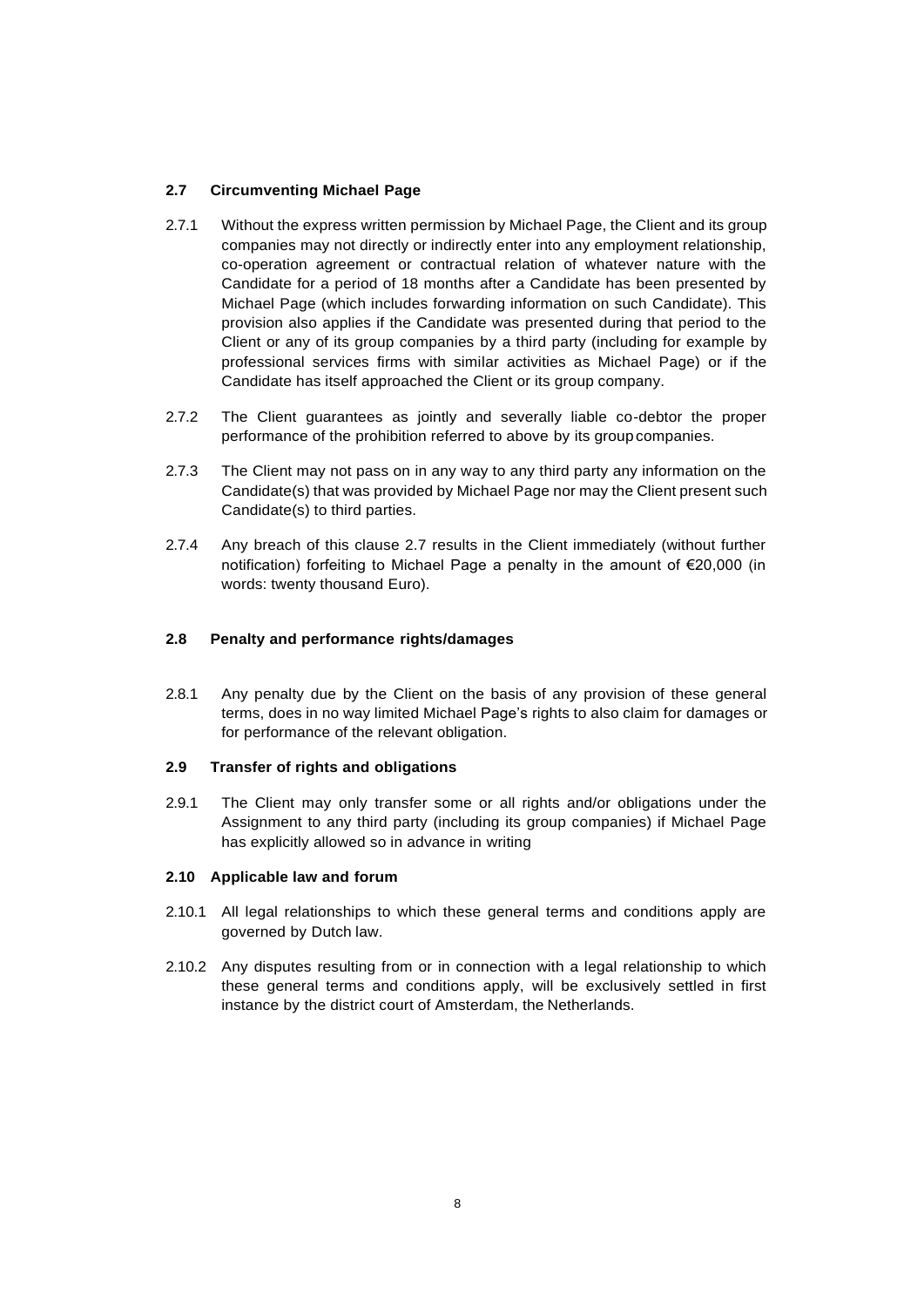# **2.11 Ethical Code of Conduct**

- 2.11.1 Michael Page will be discreet about any company information or personal information from and on the Client and/or the Candidate. Michael Page will only provide personal information after approval by the Candidate.
- 2.11.2 The Client will:
	- (a) honour any and all applicable legislation, rules and codes of conduct with regard to (the prevention of) bribery and corruption and it will ensure that its employees will honour such obligations as well; and
	- (b) prevent that it or any of its employees will offer, promise, give or agree to giving to any third person, nor accept or agree to accept from any person on their own behalf or on behalf of anybody else, any gift, payment, consideration, financial or non-financial profit or gain of whatever nature, directly or indirectly in connection with the Assignment or any other existing or future agreement with Michael Page, to the extent that it would be considered illegal or corrupt pursuant to any applicable laws, and
	- (c) request, question, demands or offer for bribery which is related to the execution of the Assignment (the "Anti-Corruption Obligation ").

# **2.12 Non-solicitation**

- 2.12.1 During the term of the Assignment and during a subsequent period of 12 months, the Client will not engage in an employment agreement or any other contractual relationship with any person that was an employee or representative of Michael Page at the time of the Assignment, unless it has received prior written approval from Michael Page.
- 2.12.2 The Client immediately forfeits a penalty of  $\epsilon$ 25,000 (twenty five thousand Euro) to Michael Page for any breach of this clause 2.12, without any further notification being required.

# <span id="page-8-0"></span>**3 Interim Management**

This part of these general terms applies to the Michael Page activities for Interim Management, in addition to the general part of these terms and conditions that was described above.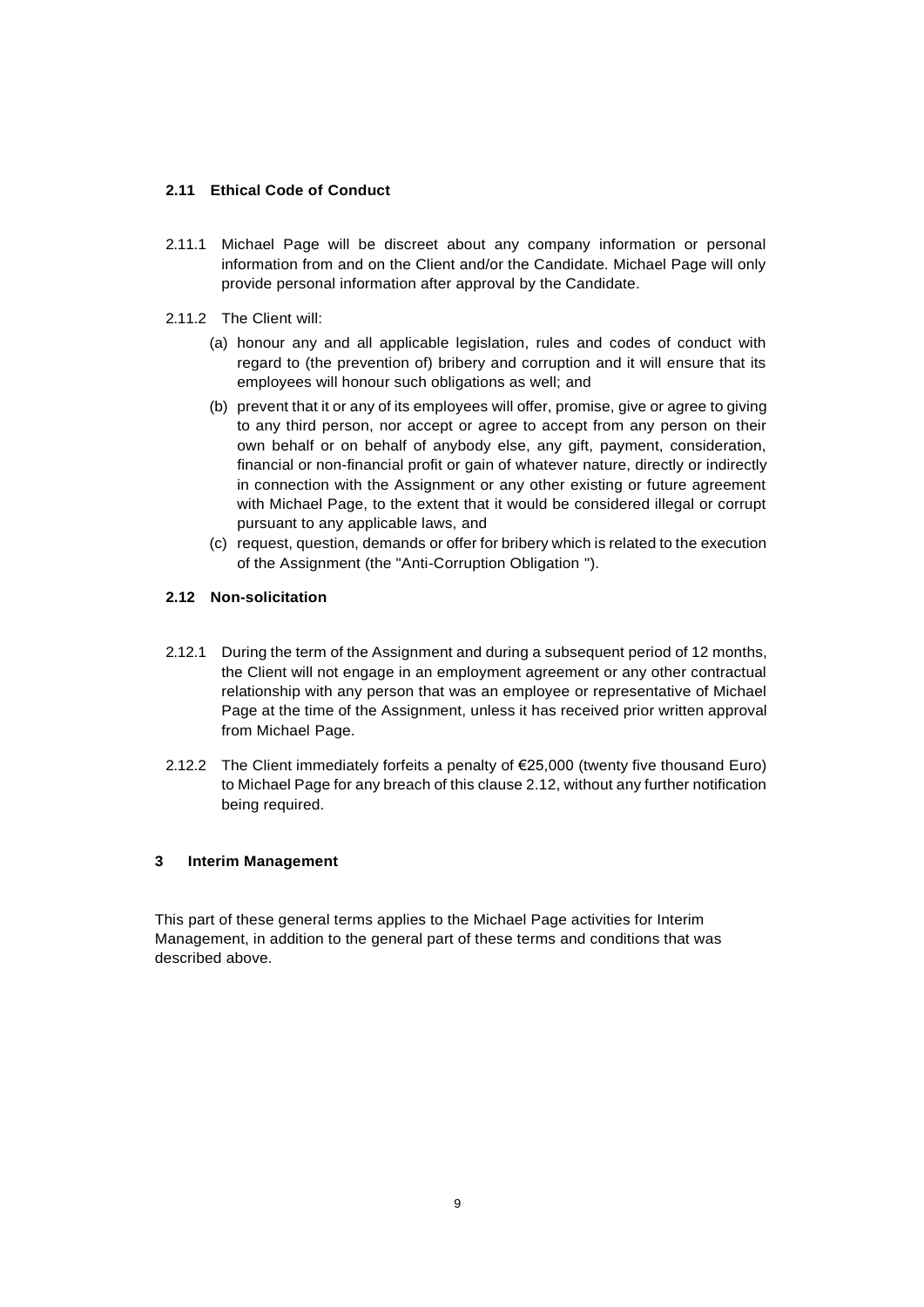# <span id="page-9-0"></span>**3.1 Interim Manager**

- 3.1.1 The Client has a project that is further described in the Assignment. The Client would like to engage specialists that can manage and perform such a project by themselves for the Client. To that extent Michael Page will provide an Interim Manager.
- 3.1.2 The Interim Manager will fully independently perform the agreed activities in its own discretion and without supervision or management/guidance by Michael Page and/or the Client. The Client may however provide directions and instructions on the result of the Assignment.
- 3.1.3 The Interim Manager will solely perform its activities with the Client in the Netherlands, and the Interim Manager will itself schedule its work. To the extent necessary for the proper execution of the Assignment, the Interim Manager will consult with Michael Page and/or the Client in case of co-operation with others, so as to ensure optimal performance.
- 3.1.4 The Interim Manager will observe the Clients regular working hours, to the extent necessary for the due performance of the activities.
- 3.1.5 The Client will inform Michael Page prior to the start of the (relevant part of the) Assignment on any required Client equipment including costs incurred therewith.
- 3.1.6 The Client indemnifies Michael Page against any claims made by third parties in connection with the Assignment or any of the activities performed by the Interim Manager.
- 3.1.7 The Client agrees to the Interim Manager also working for others during the term of the Assignment.

# <span id="page-9-1"></span>**3.2 Taking over Candidates**

- 3.2.1 The Client may not directly or indirectly (e.g. through the intermediary services of a third party) enter into an employment agreement or any other contractual relation (such as but not limited to a professional services agreement or an agreement to perform work) with the Interim Manager during the term of the Assignment and for a period of 18 months thereafter, unless Michael Page has explicitly agreed so in writing.
- 3.2.2 This prohibition also applies to the group companies of the Client for which the Client is jointly and severally liable.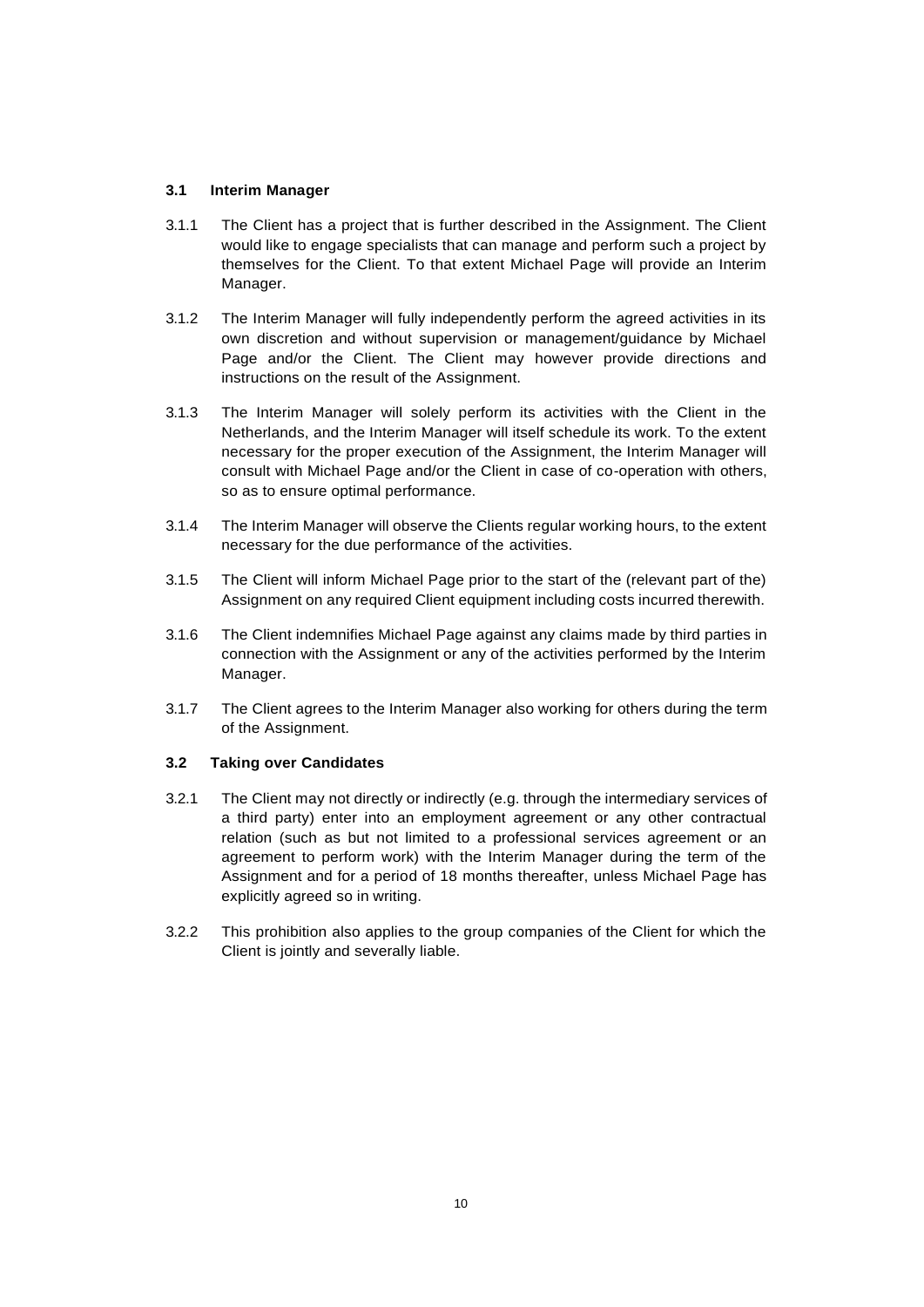3.2.3 If Michael Page allows the Client to enter into an employment agreement with the Interim Manager, then the Client must pay a consideration to Michael Page of an amount that is based on a percentage of the Gross Annual Income, which percentage decreases (see below) with the passing of time after the start of the Assignment:

| Breach in the period as of the start of the Assignment | Gross Annual Income |
|--------------------------------------------------------|---------------------|
| 0 up to and including 3 months                         | 27,5%               |
| 4 up to and including 6 months                         | <b>20%</b>          |
| 7 up to and including 12 months                        | 15%                 |
| 13 up to and including 18 months                       | 10%                 |
| 18 months and further                                  | 0% (no fee)         |

- 3.2.4 In case of a breach of this clause after termination of the Assignment, the Client forfeits a penalty to Michael Page equalto 27,5% of the Gross Annual Income.
- 3.2.5 If the Client does not enter into an employment agreement with the Interim Manager, but instead enters into a management agreement, services agreement or other contractual relationship, then the Gross Annual Income is equal to the fee Michael Page would have been allowed on the basis of 173, 33 hours per month multiplied with twelve months and the result thereof multiplied with the suggested hourly rate, with a minimum of €150,000.-
- 3.2.6 The Client should inform Michael Page within 10 business days of any breach of this clause, together with the applicable first Gross Annual Income.
- 3.2.7 Michael Page will set the relevant Gross Annual Income on the basis of the information it has on the position as well as the labour market, if the Client fails to provide such information in time or provides such information incorrectly.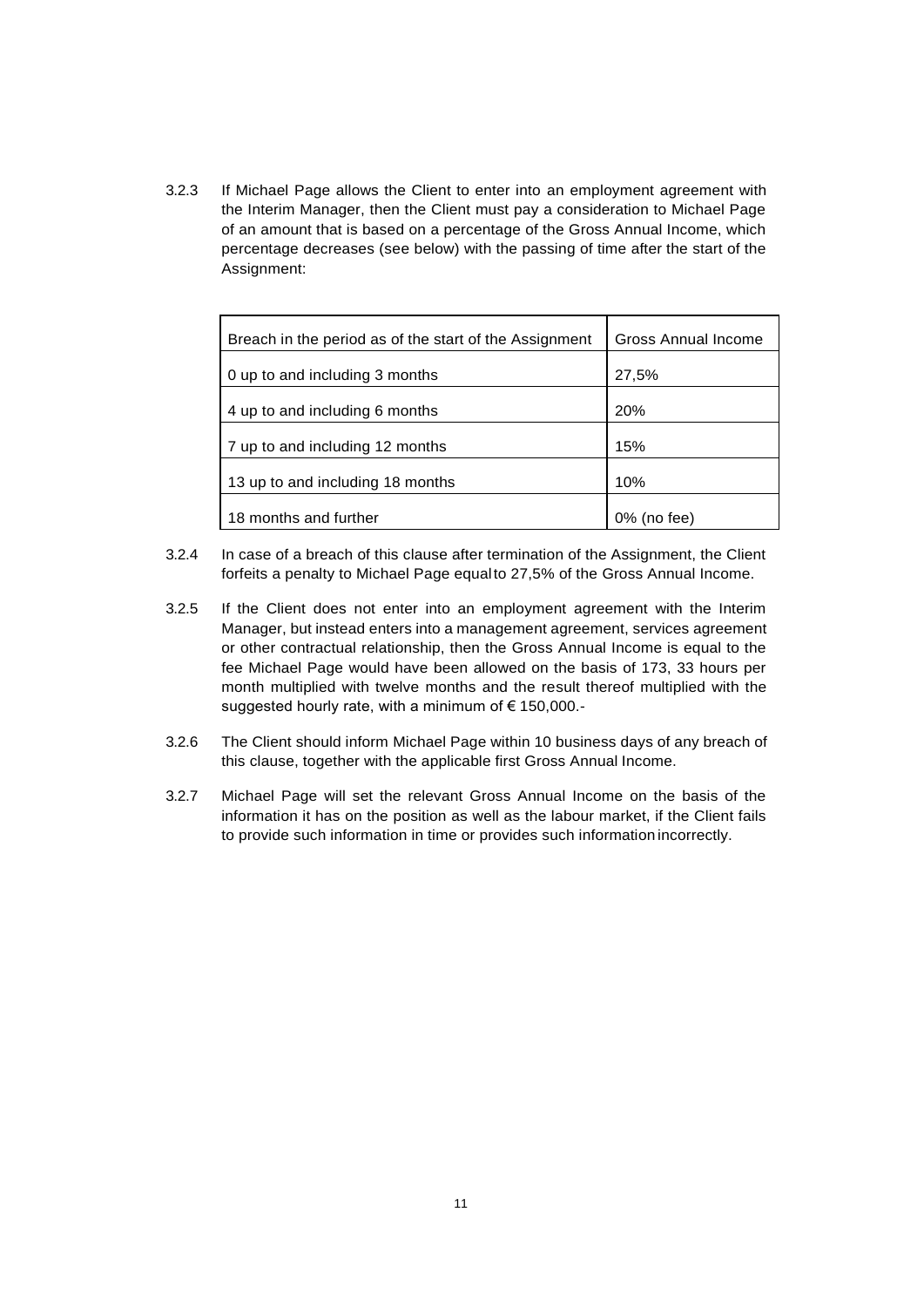# <span id="page-11-0"></span>**3.3 Term and termination**

- 3.3.1 An Assignment may be entered into for a definite or indefinite period of time. The Assignment entered into for a limited period of time (including assignments entered into for a specific future event) is terminated by mere operation of law by the lapse of such period (or the occurrence of the event). The Assignment entered into for a limited period of time cannot be terminated prematurely unless termination is based on any of the grounds listed in this clause below.
- 3.3.2 An Assignment entered into for an indefinite period of time may only be terminated against the end of the month by a registered letter taking into account a three month notice period.
- 3.3.3 Any Assignment entered into for a limited period of time (including Assignments entered into for a specific future event) which is tacitly prolonged after expiry of the relevant term (or event), is deemed extended with at least one month under the same terms and conditions unless the Assignment indicates another specific extension term.
- 3.3.4 Each party may immediately terminate the assignment without any further written notification in any of the following situations:
	- a) Either Michael Page, the Client or the Interim Manager is declared bankrupt;
	- b) Either Michael Page, the Client orthe Interim Manager is granted a (temporary) moratorium of debts
	- c) Either Michael Page, the Client or the Interim Manager is dissolved;
	- d) the Interim Manager is placed under the guardianship of a trustee or is (conditionally or unconditionally) sentenced to imprisonment by a court ruling
	- e) any movable or immovable assets of the Client are being seized (either as security or by means of execution of a legal verdict)
	- f) the Client defaults in any obligation under the Assignment
- 3.3.5 Michael Page is not liable for any damages if the Client terminates the Assignment.

#### <span id="page-11-1"></span>**3.4 Fee and payment**

3.4.1 Michael Page is entitled to a fee from the Client for its services. The amount of the fee is indicated in the Assignment. Unless explicitly agreed otherwise, the fee is calculated on the basis of the rate per hour work carried out by the Interim Manager.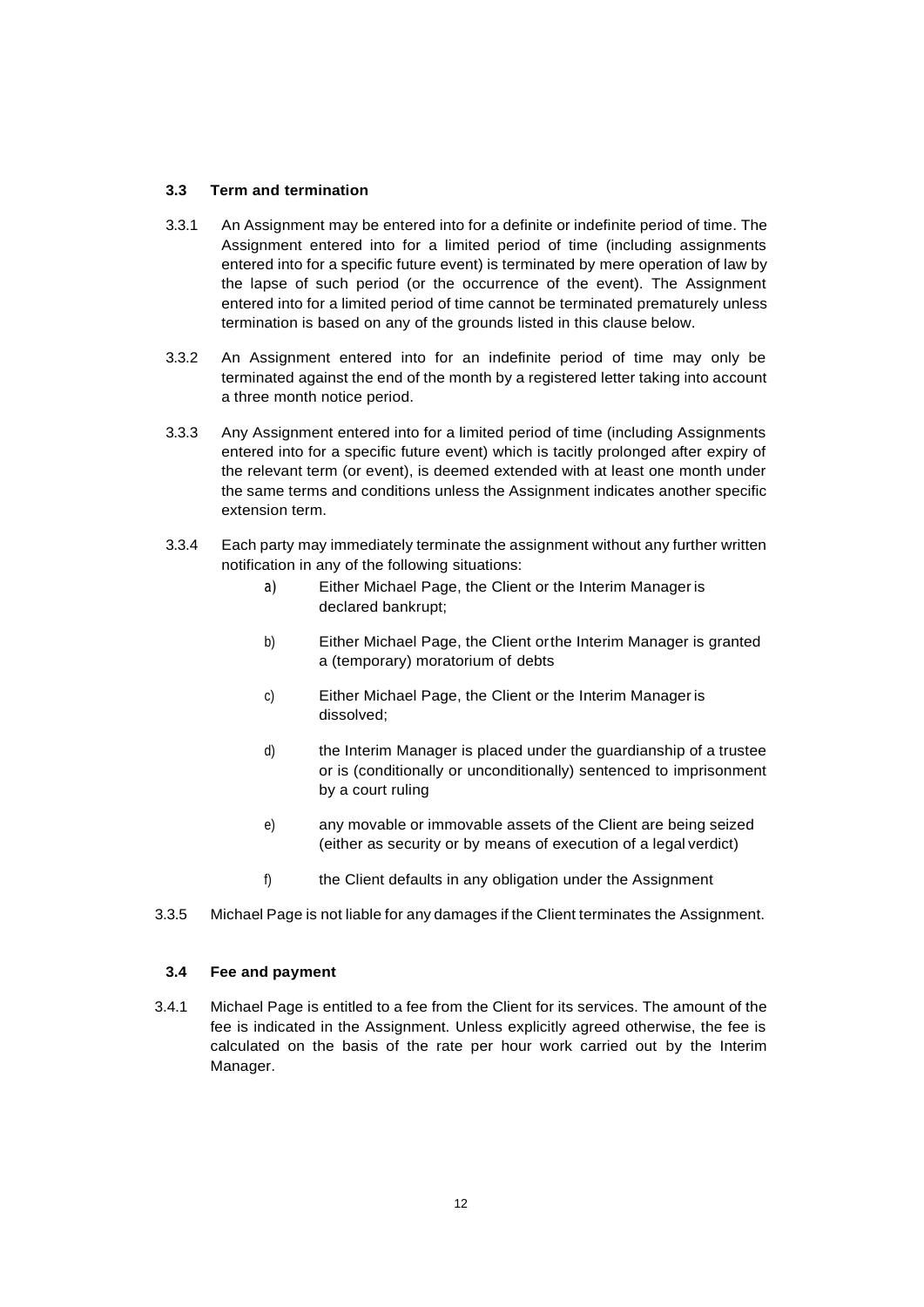- 3.4.2 Any travel or other expenses of the Interim Manager are excluded from the fee and are to be paid separately. Such travel or other expenses incurred by or presented by a (candidate) Interim Manager for an interview with the Client or work carried out for the Client will be reimbursed to Michael Page by the Client and Michael Page will reimburse the (candidate) Interim Manager.
- 3.4.3 Michael Page will ensure that the Interim Manager will register time spent on the activities for the Assignment on a time sheet. Michael Page shall use that sheet as the basis for calculation of the fee for the work performed. If the timesheet received by Michael Page does not match the Client's timesheet, then the sheet used by Michael Page will prevail.

# <span id="page-12-0"></span>**4 Recruitment**

This part of the general terms and conditions is applicable to the activities of Michael Page relating to recruitment in addition to the previous general part of the general terms and conditions

# <span id="page-12-1"></span>**4.1 Assignment**

- 4.1.1 Michael Page will as much as reasonably possible document the relevant position with the Client through a job specification, containing for example the nature of the job, the qualifications of the preferred Candidate (including degrees and capabilities) as well as the criteria on the basis of which the Candidate will be selected.
- 4.1.2 Michael Page will strive to present one or more Candidates. Any time indication for completion of the Assignment is just an indication and therefore non-binding. Michael Page is not obliged to present a Candidate and Michael Page is not liable for any damages or costs incurred by the Client if it does not present a Candidate at all or if it is late in doing so.
- 4.1.3 Michael Page is not responsible nor liable for the information presented by the Client. Michael Page assumes this information is true and complete. Michael Page also assumes that the information received from the Candidate is true and complete. Michael Page does not warrant so.
- 4.1.4 Michael Page is entitled to use free of charge the trade name, logo's and/or or trademark from the Client for its recruitment activities.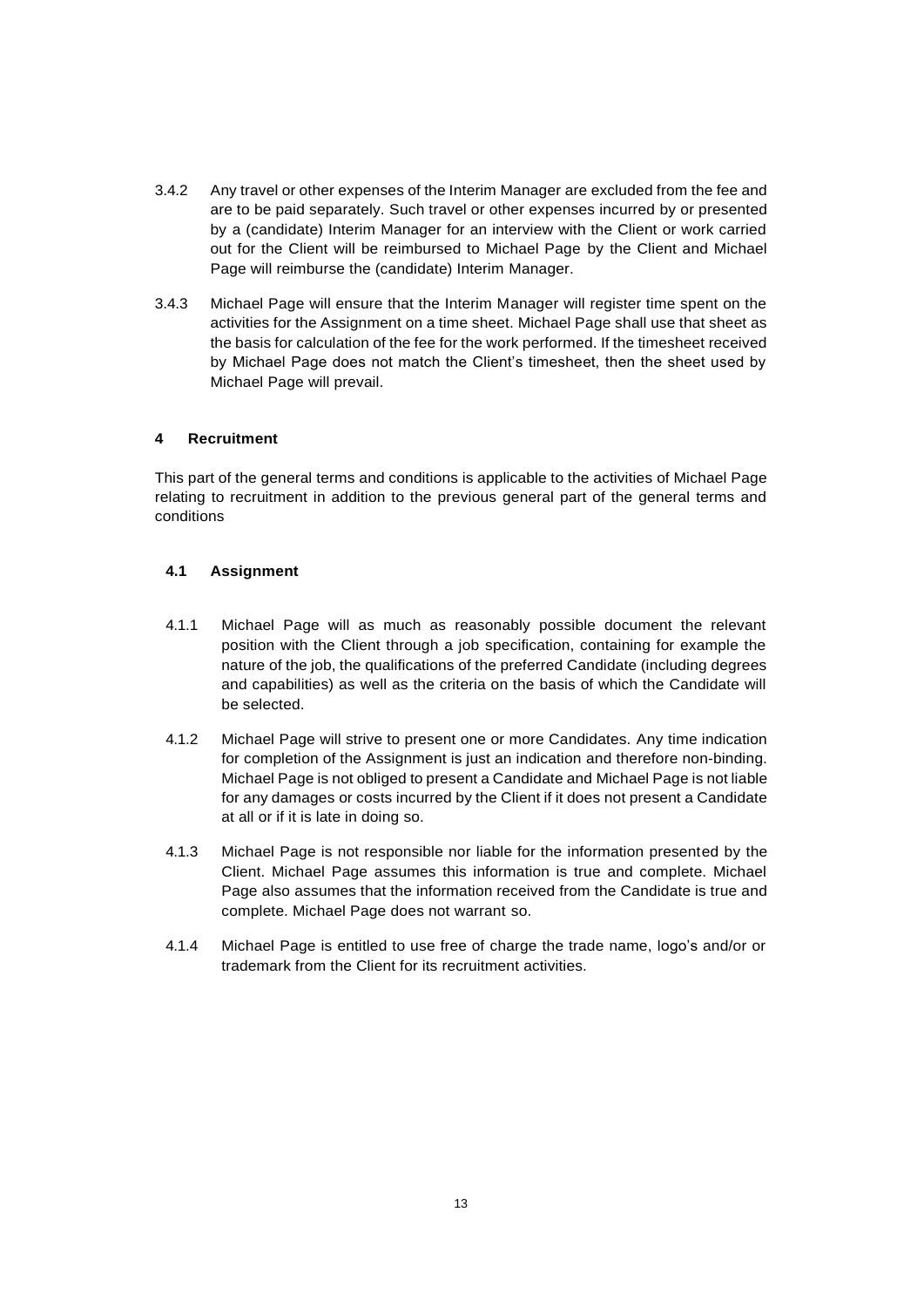# <span id="page-13-0"></span>**4.2 Costs / fee**

- 4.2.1 The fee due by the client to Michael Page for the recruitment activities is based on a percentage of the first Gross Annual Income of the Candidate with the Client.
- 4.2.2 The Client must pay to Michael Page the Completion Fee at the time it enters into any agreement with the Candidate, regardless whether it enters itself into such an agreement or through a third party. The Client must always pay to Michael Page the Start Fee at the start of the Assignment, regardless whether or not an agreement is reached with a Candidate. The Start Fee and the Completion Fee are as follows:

| Annual Gross Income             | Completion Fee (as % of Start Fee (as % of the |                            |
|---------------------------------|------------------------------------------------|----------------------------|
|                                 | Annual<br>the.<br>Income)                      | Gross Annual Gross Income) |
| Up to € 100,000.-               | 27,5%                                          | 7.5%                       |
| More than $\in$ 100,000.- 30,0% |                                                | 7.5%                       |

4.2.3 The Start Fee that is paid by the Client will be deducted from the Completion Fee that becomes due with the Assignment. Any expenses from Michael Page in execution of the Assignment (such as travel or accommodation expenses incurred and reimbursed to the Candidate or costs of advertisement) will be charged separately.

# <span id="page-13-1"></span>**4.3 Cancellation or amendment**

4.3.1 Should the Client cancel or amend the essentials of the Assignment then the costs incurred up to that date (such as travel and accommodation expenses by the Candidate as well as costs of advertising) will always be charged to the Client. The Client is deemed to have amended the essentials of the Assignment if it has changed elements thereto which to the absolute discretion of Michael Page create a new assignment.